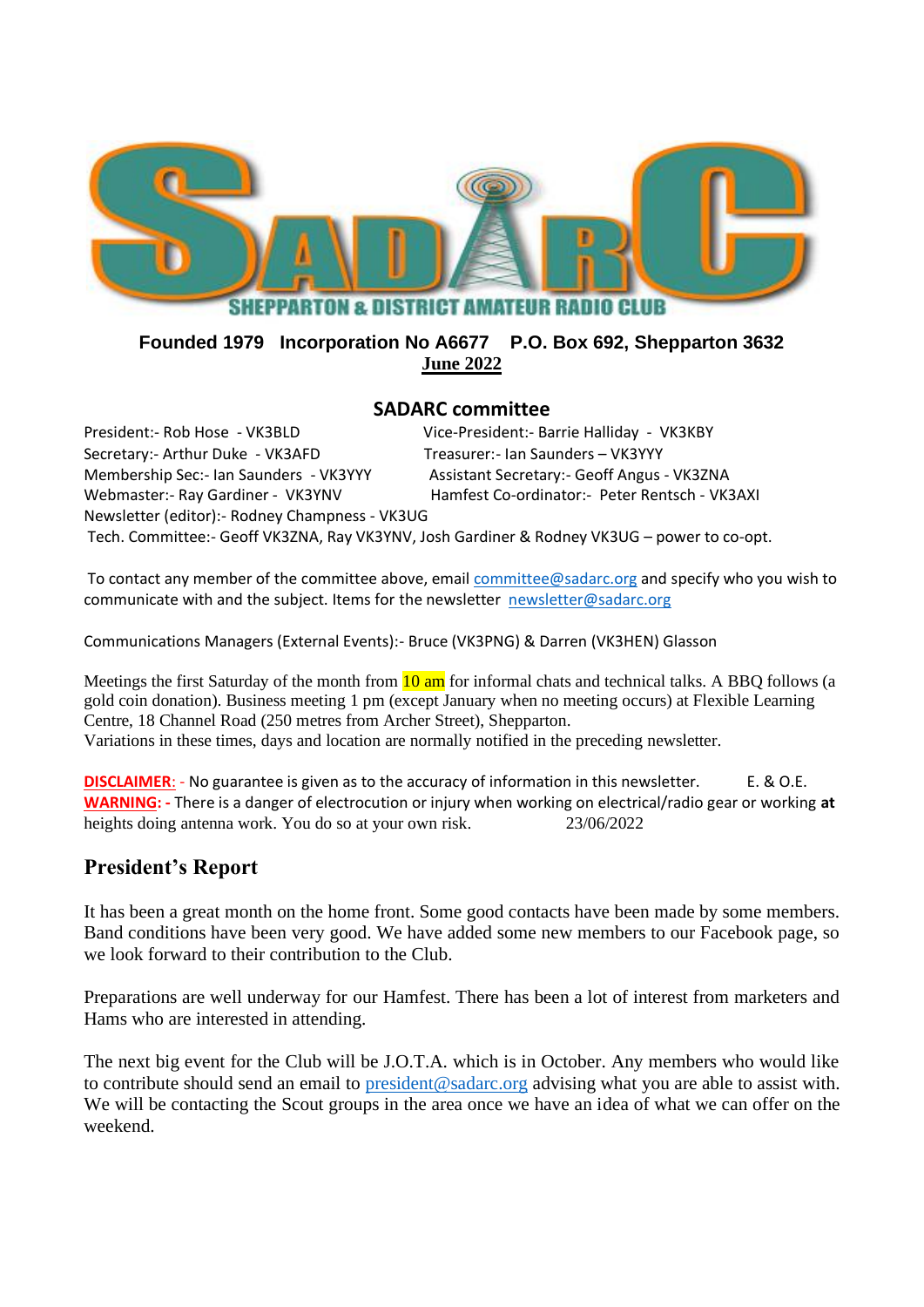At the next meeting, Josh will be giving a presentation on PCB manufacturing. Many of our senior members will remember the process we used to make our Printed Circuit Boards. It will be interesting to see how much the process has changed.

We are offering an Arduino course through the Club. We will be starting at 10:00 A.M. before the Club meeting. If you wish to participate, bring your laptop and any Arduino hardware you may have. We will be starting with the basics so it is a great opportunity to discover the power of the Arduino. Our next meeting will be on July 2nd at 11:00. The BBQ will be running, as well as tea and coffee facilities for us.

See you there.

73 Rob (VK3BLD)

(Note:- Arduino course at 10am and 11am Printed Circuit Boards, editor)

# SADARC June 2022 Meeting Minutes.

Club Rooms, Shepparton

In Attendance: VK3BLD Rob, VK3ZYZ Denys, VK3FALN Allan, VK3BPH Kevin, VK3TEX Les, VK3GSR Geoff, VK3AXI Peter, VK3KBY Barrie, VK3YYY Ian, VK3UG Rodney, VK2JKN Jim, VK3BF Allan, Josh, VK3AFD Arthur, VK3OV Pat, VK3ASK Peter, Bill C., VK3EB Dallas, VK3TJS Jacek VK3JSD Stevo. VK3ZNA Geoff, VK3TEX Les.,VK3BPH Kevin, VK3YNV

Ray,VK3UG Rodney

**Apologies**: Nil

Minutes of last Meeting: Read by Arthur VK3AFD Moved by Geoff VK3GSR Seconded by Peter VK3ASK, all in favor.

#### **Business Arising**

Denys VK3 ZYZ will begin Arduino course next meeting 10am. Those participating to bring Laptop with aduino software downloaded.

#### **Correspondence Inward:** Nil

**Correspondence Outward:** Nil

Moved by Peter VK3AXI Seconded by Jacek VK3TJS, all in favor.

#### **Financial:**

**Treasurer** VK3YY Ian reported income of Interest \$0.09 and membership of\$ 25.00, there were no expenses.

Moved by Ian VK3YYY Seconded by Geoff VK3ZNA, all in favor.

#### **Technical:**

Ray VK3YNV. Observed that there is no crackling on the 2 Meter Repeater since recent alteration. Moved by Ray VK3YNV, seconded by Geoff VK3ZNA , all in favor.

#### **General Business:**

**Nets.** Should we continue the extra weekly nets ?---Yes.

**Hamfest** – Peter VK3AXI has followed up on advertising in WIA magazine - cost VK3 only would be \$70. VK2 could be included for an a little extra.

Peter VK3AXI Moved that he be allowed an initial budget of \$100 Seconded Rob. VK3BLD , all in favor.

Peter has emailed previous exhibiters, at present 13 tables have been booked. Local Jaycar is keen to participate, will have a table at no charge.

Advertising will be via our Facebook, hamfest facebook and VKHAM. On the day, two people to set up tables, Arthur VK3AFD and Rob. VK3BLD have volunteered.

Geoff VK3GSR asked about Jaycar "loyalty cards ". Peter VK3AXI will send all info. Rob. VK3BLD and all members will receive a card.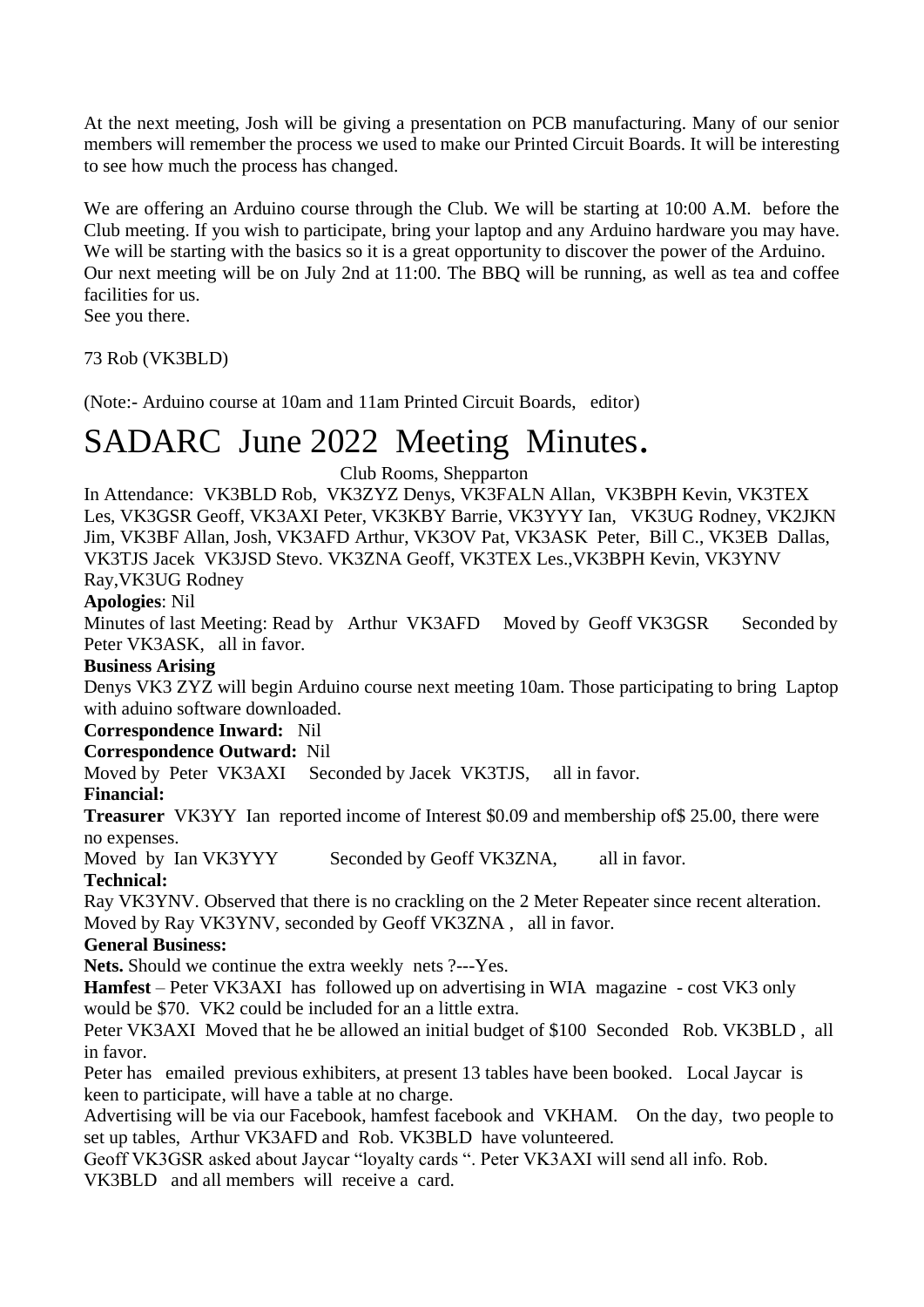**Members badges** -- Jacek VK3TJS Jacek produces the badges, the club pays for new member badges, replacement badges are paid by the member. Members to email Jacek with details if name badge required.

**Membership fees** – President Bob. Noted that as at present we do not have an accurate list of financial members, it will be deemed that this year all members are financial. Dues will become payable after our next AGM. Members that have paid this year will receive a credit. Motion was moved by Peter VK3ASK and seconded by Kevin VK3BPH. All in favor.

**Promotion** Rod VK3UG suggested that our Arduino project could be a great focus for promoting our hobby. We could invite the Shepparton News, we could be interviewed by Matt Dowling on the ABC etc. Will reconsider after project is off the ground.

Stevo VK3JSD Suggested perhaps in Oct. we could have an active public display of Ham Radio to perhaps attract new members .

**Club Project.** Ray VK3YNV has plans for a combined 2m/70 cm yagi that could be a club construction project.

**Outings** President Rob. Asked - when would we have the club visit to Mt. Wombat? It was decided just prior to the commencement of the fire season, BBQ lunch.

Stevo. Suggested a visit to Geoff's Ham Shack at Ardmona. Geoff is willing to host a BBQ. **PCB Boards** At our next meeting, Josh has offered to talk about designing printed circuit boards. Meeting Closed. 2:20 pm.

# **Getting to know Three Dimensional Printers – Denys VK3ZYZ**

At my place there are currently four 3D printers. These printers use *additive manufacturing,* that is, material is added to make an object as distinct to something like a mill or lathe that removes material. These are a number of methods to 3D print an object, but all my machines use melted plastic applied to a flat build platform via heated nozzle similar to a hot melt glue gun. But usually quite a bit hotter (220C for example) and with a smaller orifice. Three of the printers I have here use 0.4mm nozzles and the fourth a 0.5mm one.

Here is a typical hot end that has the filament pushed down a Bowden Tube (usually PTFE for low friction) by an extruder gear driven by a stepper motor.

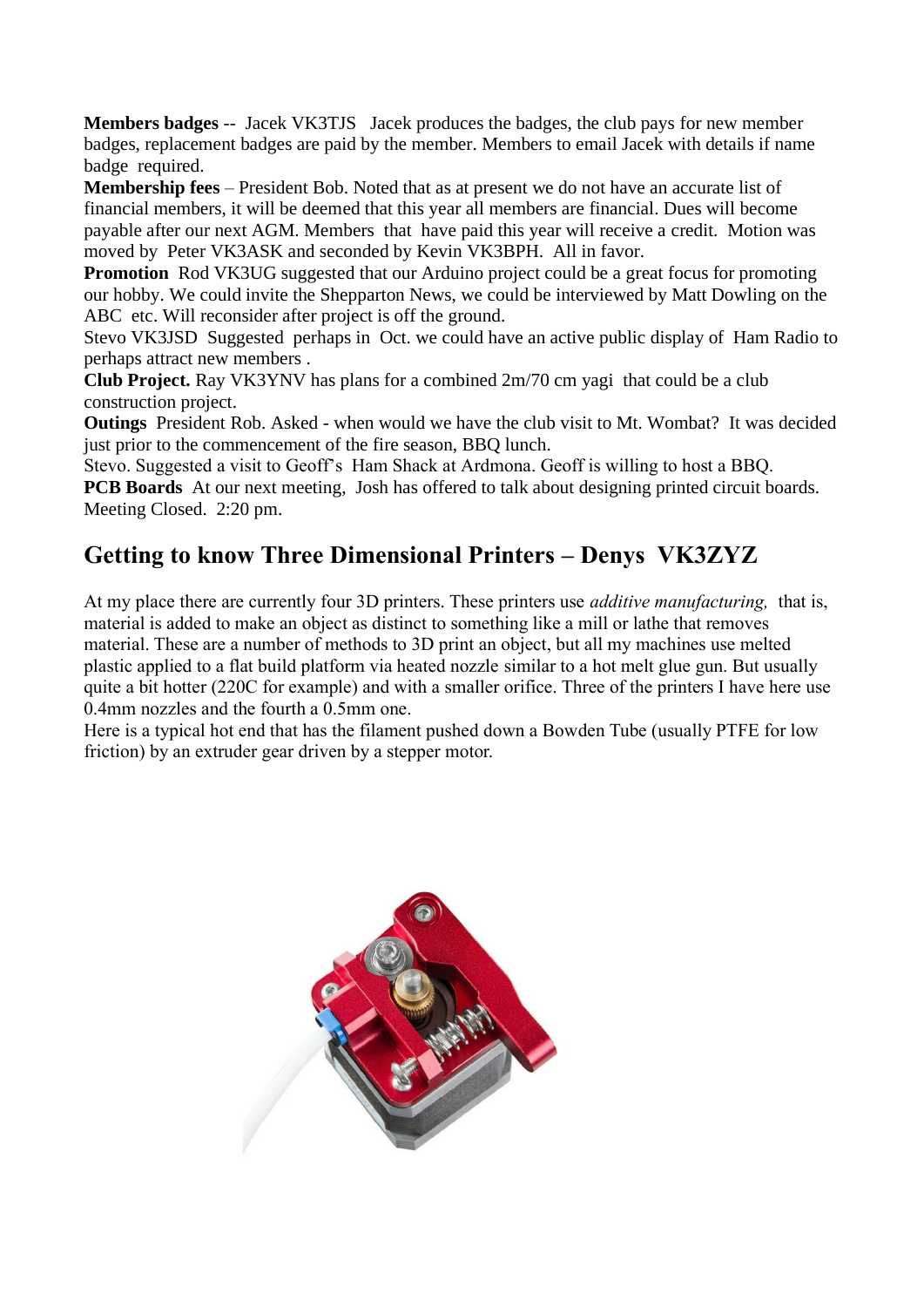

Here is a typical 3D printer.



Printing Size 220X220X250mm

This is quite a good machine with a large on-line support base.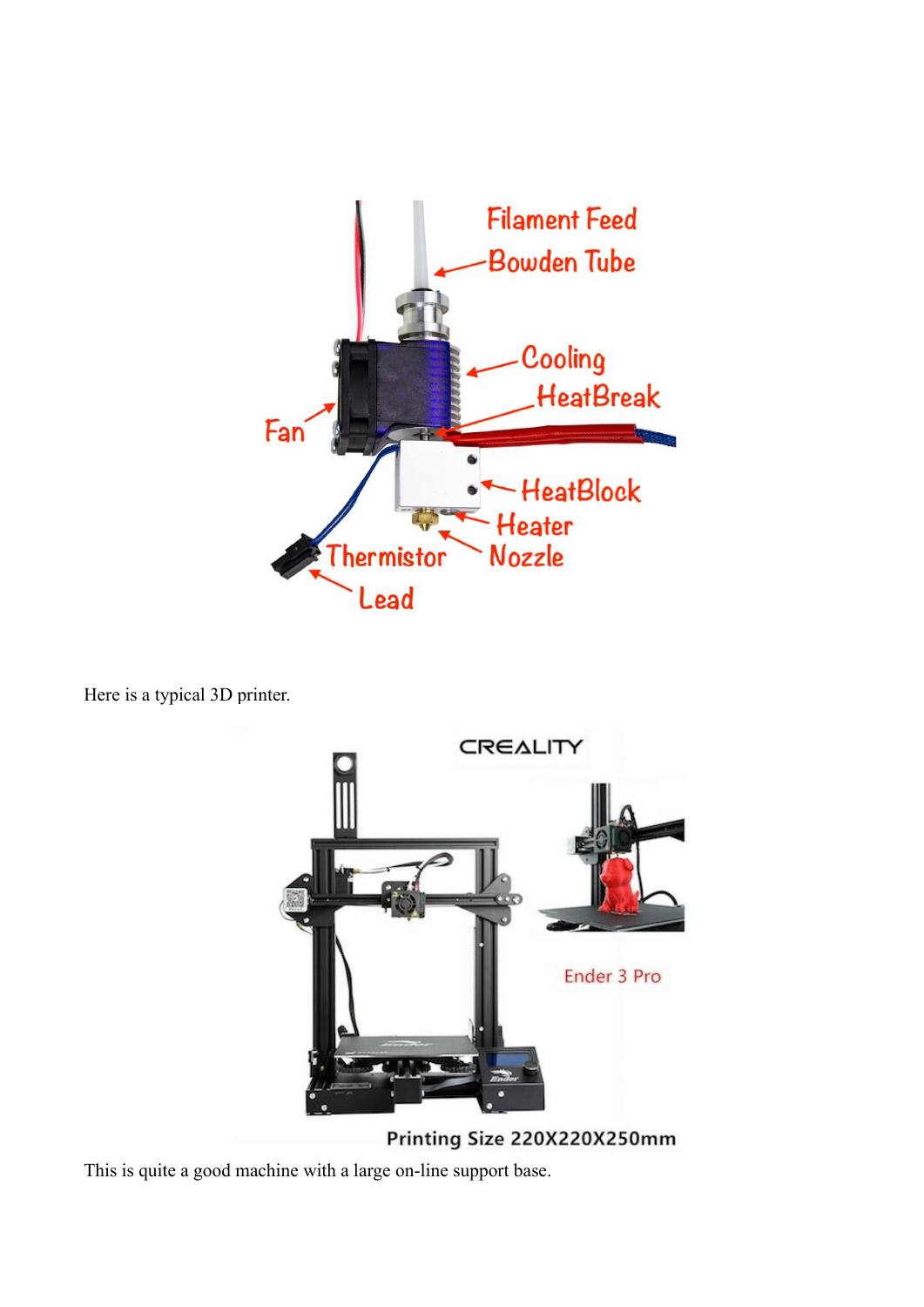Various filaments are available, in many colours and material types.

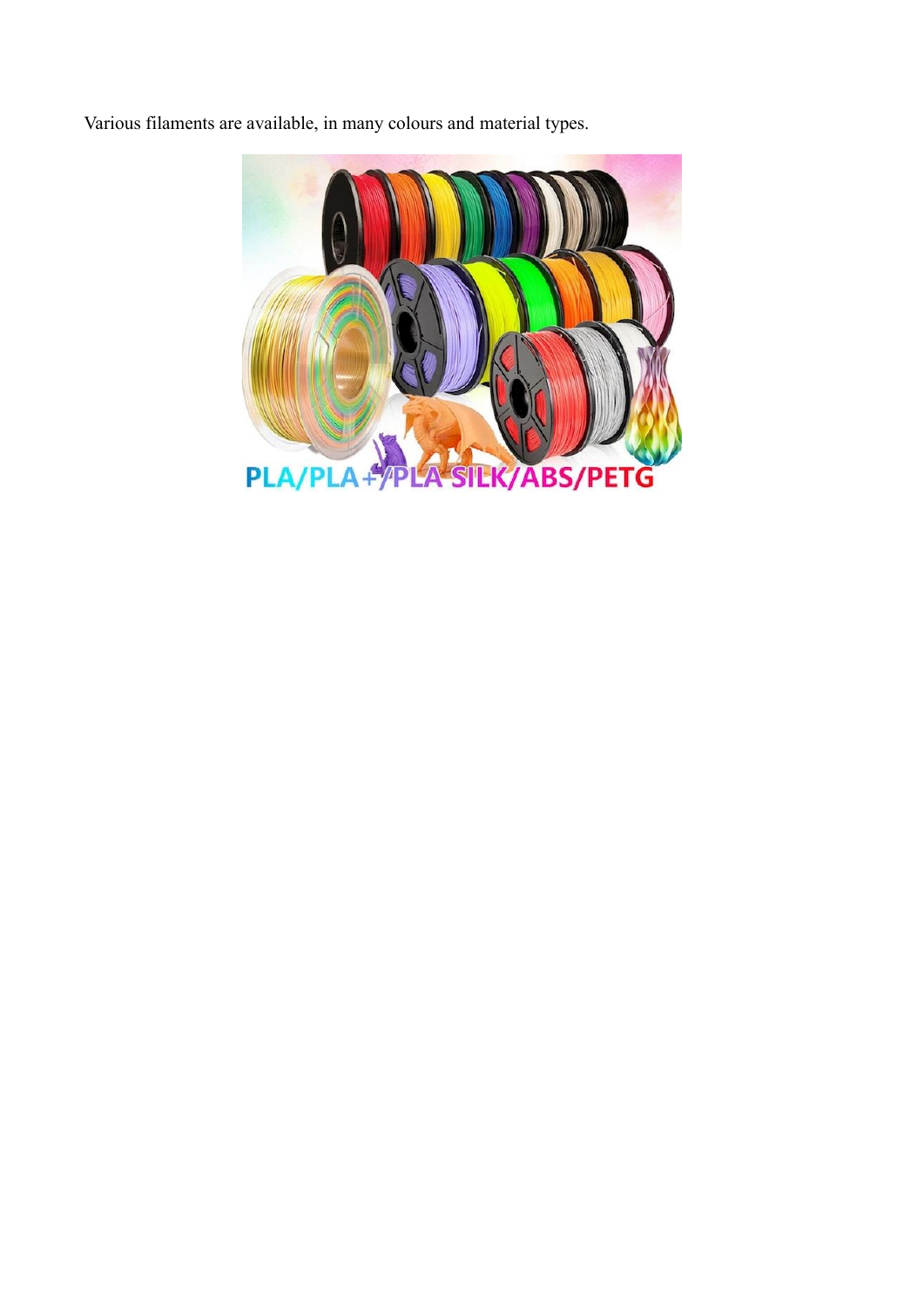

Models to print can be found on line and one popular site is <https://www.thingiverse.com/>

This shows some of my postings. Some of these are originals, and some are mods of other folk's items. All these are freely available to download and print. Some other sites exist that have items for sale.

Another option to produce printable things is to draw them yourself. I use a simple on-line drawing application at [https://www.tinkercad.com](https://www.tinkercad.com/)

Once again, here is a shot of some of my designs.

| <b>EL FreeHouset L'Emersait</b><br>$\infty$                                                                                   | <b>N</b> Aver Enchance                                       | X Editora Tringisera                                  |                                                                                                                                                                                                                                     |                               | X . THE FOUR FORM HUNTER FAILT FAMILY MADE: WE THEN A REPORTED AT 100 Kins. K. |                                                  |        |                                             |                           |
|-------------------------------------------------------------------------------------------------------------------------------|--------------------------------------------------------------|-------------------------------------------------------|-------------------------------------------------------------------------------------------------------------------------------------------------------------------------------------------------------------------------------------|-------------------------------|--------------------------------------------------------------------------------|--------------------------------------------------|--------|---------------------------------------------|---------------------------|
| 60                                                                                                                            | Channell Telesian C B NTER/WWICERROAD CONTINUES CONT         |                                                       |                                                                                                                                                                                                                                     |                               | O. G. Search                                                                   |                                                  |        | <b>日 と in 早</b>                             | $\mathbf{u}$ $\mathbf{e}$ |
| ● Nex to D Maryland 四百0×0×0000 回当自 D MC Box ① 图 Blog Black Black Markhaltens, 自rive Black Box BD B B 国 Box Black Black Little |                                                              |                                                       |                                                                                                                                                                                                                                     |                               |                                                                                |                                                  |        |                                             | 30 C Oller Bankerake      |
| m<br><b>AUTODESK</b><br>ПI<br>Tinkercad<br><b>CITATO</b>                                                                      |                                                              |                                                       |                                                                                                                                                                                                                                     |                               |                                                                                | Gallery                                          | Blog   | Learn<br>Teach                              | ю.<br>٠                   |
| coodenco_5551                                                                                                                 |                                                              |                                                       | Educators: If you've ever heard. "This is cool What's <sup>26</sup><br>next?" while teaching with Tinkercad, here's how to<br>guide your students to the next step when they're<br>ready for professional - grade tools. Learn more |                               |                                                                                |                                                  |        |                                             |                           |
| Search davigns.                                                                                                               | My recent designs<br>Create new design                       |                                                       |                                                                                                                                                                                                                                     |                               |                                                                                |                                                  |        |                                             | 5 Select                  |
| 30 Designs                                                                                                                    |                                                              |                                                       |                                                                                                                                                                                                                                     |                               |                                                                                |                                                  |        |                                             |                           |
| <b>Circuits</b>                                                                                                               |                                                              |                                                       |                                                                                                                                                                                                                                     |                               |                                                                                |                                                  |        |                                             |                           |
| Codeblocks<br>Lessons                                                                                                         |                                                              |                                                       |                                                                                                                                                                                                                                     |                               |                                                                                |                                                  |        |                                             |                           |
| Your Classes                                                                                                                  | M12-5500V_CoverTerms<br>+ Uny High<br><b>Chi</b><br>Pelaging | M12-5500V.Cover4<br>13 days ept-<br>Private           | 13 days ago:<br><b>COL</b><br>Pelaskie                                                                                                                                                                                              | MSZ-5500V_Cover2<br><b>Ok</b> | M12-5500V_Cover3<br>13-days legit                                              | M12-5500V.Cover<br>13 days ago:<br>Private<br>o. | o.     | Bindicit<br>24 days ago<br><b>Drivata</b>   | <b>SE</b>                 |
| Collections:                                                                                                                  |                                                              |                                                       |                                                                                                                                                                                                                                     |                               |                                                                                |                                                  |        |                                             |                           |
| 30 printer enclosure<br>* Create collection                                                                                   |                                                              |                                                       |                                                                                                                                                                                                                                     |                               |                                                                                |                                                  |        |                                             |                           |
|                                                                                                                               | FM828 Wesher<br>ai inspiriti indeli<br><b>SB</b><br>Privata: | UnaKnittingMagnet<br>2 months ago.<br><b>Privata:</b> | 1/V_Turritable2<br>2 Honda's ago.<br>œ<br><b><i>Evisyata</i></b>                                                                                                                                                                    | <b>Co</b>                     | <b>UV.DvenTurntable</b><br>2 months with<br><b>Private</b>                     | LCD: Mount<br>2 ministri ago<br>Webcatter.       | $\sim$ | ChrisDollShoe<br>3 Holettia alge<br>Privata | ×                         |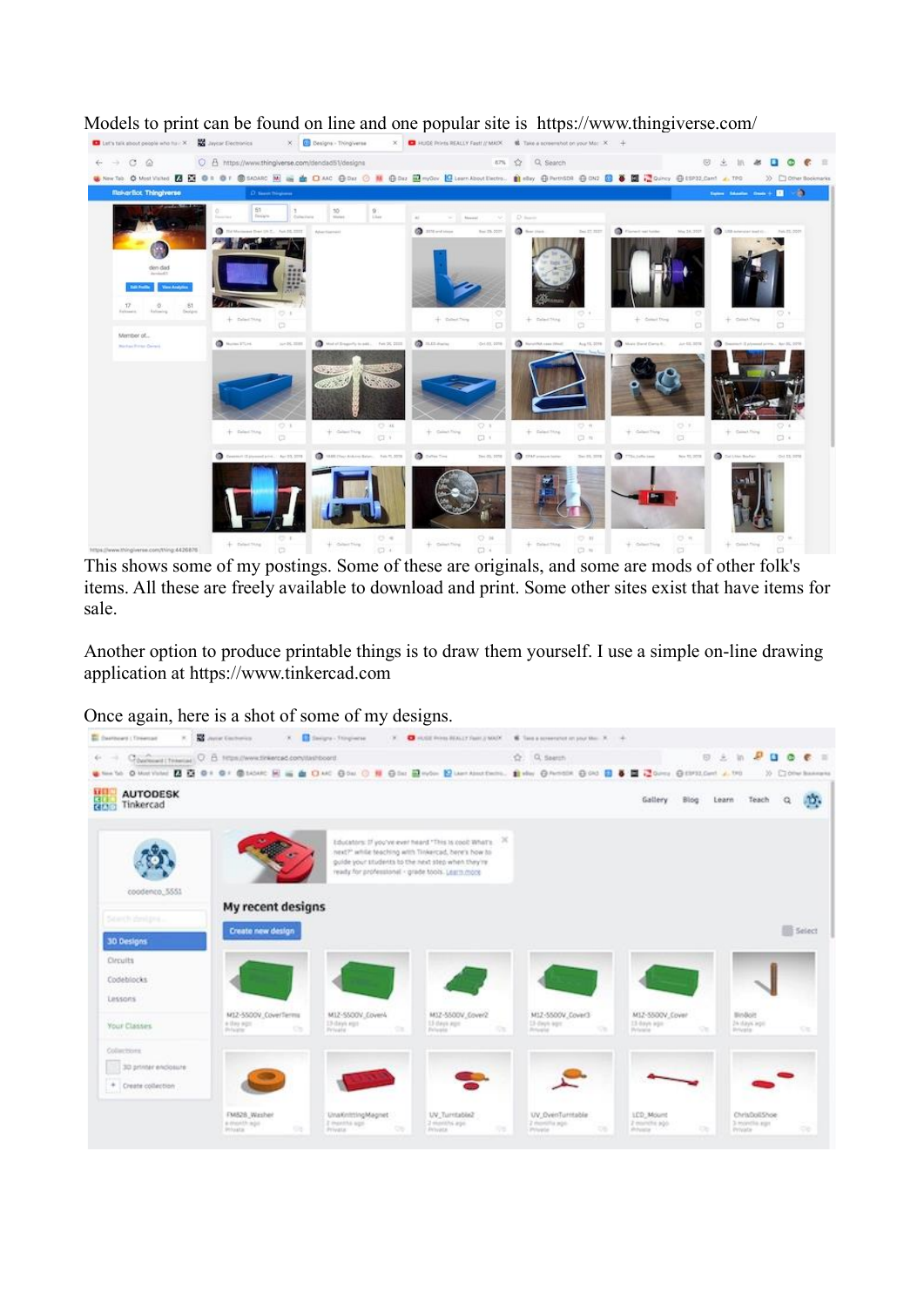Other free and for purchase drawing packages are available but I have not spent the time to learn any that I've installed.

Once you have a design file on your computer, usually in a .stl format, the next step is to load the file into a slicer program. This program has a description of your printer and converts the .stl file into layers or slices (hence the name "slicer") in a language your printer understands. I use Cura. The slicer has settings for print speed, heater temperature, layer height, fill density...... and others. Also, each machine you have has a separate profile to specify the filament diameter, printable size, nozzle size and some other settings specific to that machine. The resultant file is a .gcode file and here is a part of one...

;LAYER\_COUNT:200 ;LAYER:0 M<sub>107</sub> G0 F3600 X252.545 Y174.308 Z0.3 ;TYPE:SKIRT G1 F1500 E0 G3 X255.249 Y177.739 I-0.571 J3.231 E0.29765 F1800 G1 X255.25 Y221.804 E3.04567 G3 X255.070 Y223.533 I-5.563 J0.295 E3.15459 G3 X251.761 Y225.749 I-3.111 J-1.067 E3.42091 G1 X148.665 Y225.75 E9.85026

As you can see, it is just a text file and if one wanted, it can be edited by hand. One edit I do is to insert a pause set of commands that tell the printer to stop printing, move the head up a bit and then to the side, and wait for me to push a button to continue.

This allows me to change the filament to another colour for example. Here is the code to pause between the end on layer 2 and 3. Note, the layers start at 0 so ";LAYER:2" is the third layer.

G0 X149.997 Y188.752 ;TIME\_ELAPSED:539.488466

; begin layer pause code G91 ; Put in relative mode G1 Z10 ; Lower bed by 10mm G90 ; Put back in absolute mode G1  $X0 Y0$ ; Zero (home) the  $X & Y$ M84 S0 ; Disable the stepper motor timeout M0 WHITE then Click to Restart ; Pause and wait for the user M84 S60 ; Reenable the default timeout G91 ; Put in relative mode G1 Z-10 ; Raise the bed back up 10mm G90 ; Put back in absolute mode ; end layer pause code

;LAYER:2 ;TYPE:WALL-INNER ;MESH:CM1Z-5500V\_25A.stl G1 F1500 E859.82855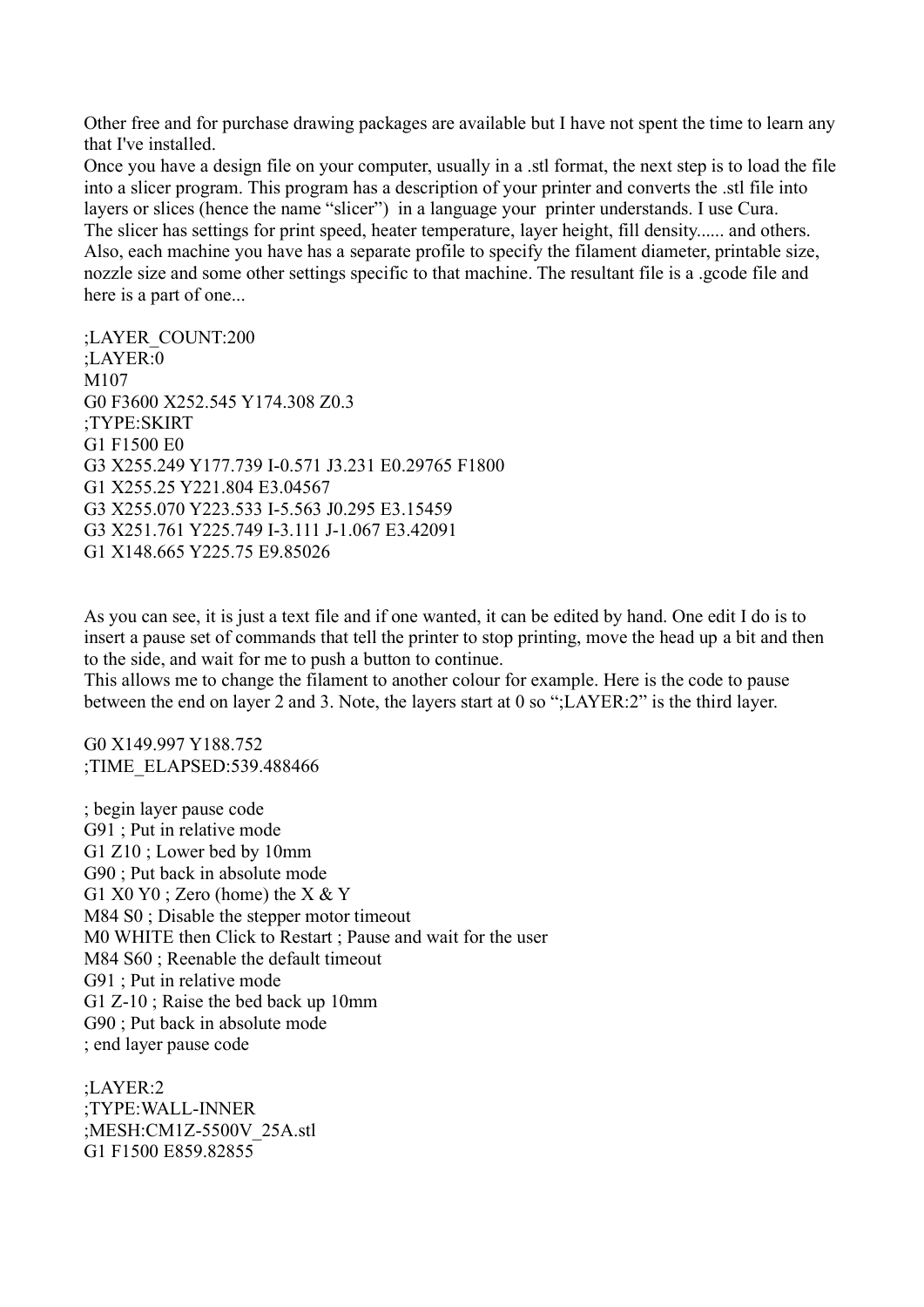Some materials need to be kept hot as they print and some do not.

Also, a heated build platform is required for some plastics.

Most of my printing is done with PLA, or Ploy Lactic Acid, but many others are available. A 1KG reel of PLA is around \$30 at the moment. One of my aims is to print with Carbon Fibre Filled Nylon. It has superior strengthen and stability. The reel I purchased was around \$70, but it can go way up for stronger mixes.

Nylon needs to be dried out before printing as it rapidly absorbs moisture and you can just imagine how that water likes to be rapidly heated to about 250C in the hot end. Also, that filament with Carbon Fibre, along with quite a few others with rock, metal wood.... powder included, is very abrasive. My printers came with brass nozzles and they would be ground out fast so a harder material needs to be used for the nozzle. Tool steel is one and they will need to be run a bit hotter as the heat does not flow as well as Brass, but the nozzle I have is Brass with a Ruby insert.



This is just a quick intro to the fun world of 3D printing and the other technologies have not been mentioned. It is worth a look at some really good YouTube channels for more info. Some of my favourites are...

<https://www.youtube.com/c/3DPrintingNerd>

<https://www.youtube.com/c/MakersMuse>

<https://www.youtube.com/user/ThomasSanladerer>

<https://www.youtube.com/c/IvanMirandaCom>

….just to name a few.

This is a great thing to get into, and not really expensive now. A quite good machine can be had for \$300 or even lower if you want a bit more hassle.

I hope this explains a bit. Denys VK3ZYZ.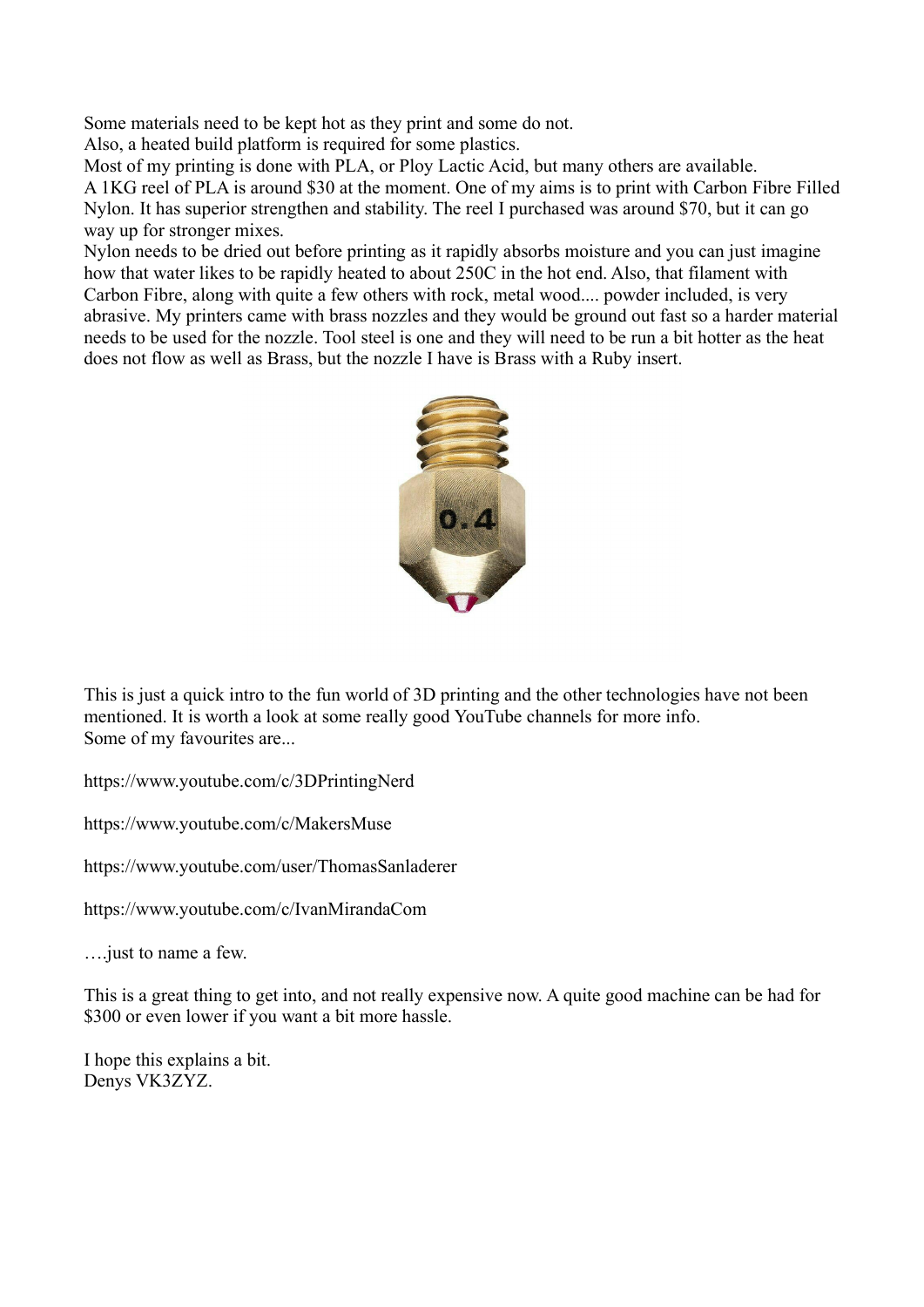# **Items for sale deceased estate**,

Looking to sell as a lot, if not individual offers Please.

#### **Jacek 0408 313 649 vk3tjs@gmail.com**

| <b>Brand</b>                     | <b>Cosmetic cond</b>    | <b>Operational</b> |
|----------------------------------|-------------------------|--------------------|
|                                  | Fair some scratches,    |                    |
| Kenwood TS 520 S                 | manual                  | untested           |
|                                  | Fair lots of scratches, |                    |
| Kenwood TS 130SE                 | manual                  | untested           |
| Phillips FM 900 2m remote        | Fair                    | untested           |
| <b>MFJ Deluxe Versa Tuner II</b> | Good                    | untested           |
| Leader Dip meter                 | Good boxed, manual      | untested           |
| AEC pwr/swr meter 1kW            | good                    | untested           |
| Yaesu VX3R 2/70 h/held           | good boxed manual       | untested           |
| Realistic HTX 100 10m ssb        | Fair                    | untested           |
| Dick Smiths Freq counter         | OK.                     | untested           |
| Dick Smiths multimeter           | fair old                | untested           |
| Kewood TH 25A 2m h/held          | OK NI Cads batt         | untested           |
| Morse keys x2                    | poor                    | untested           |
| Lesson Desk mic                  | Fair egr call sign      | untested           |
| Kemtronics Reg power supply      |                         |                    |
| 2A                               | Fair                    | untested           |
| LDG 100 Pro II auto tuner        | good                    | untested           |
| Disk Smiths soldering iron       | Good                    | untested           |
| Antenna whips various            |                         | untested           |
| Low Pass filter                  | fair                    | untested           |
| Various hook up cables           | good                    | untested           |
| HF tapped mob whip 80-10m        |                         | untested           |
| HF trapped antennas wire         |                         | untested           |
| Base vertical 2m/70 ?            |                         | untested           |

++++++++++++++++

# **Editor's Ramblings**

- The shack is cold and uninviting, plus the shack 2 mx transceiver has quit operating as has some other electronic gear, hence no enthusiasm for much amateur radio.
- I am expecting to publish an article next month by Ray VK3YNV about his VHF/UHF diplexer. A much better device than most of the diplexers sold at hamfests.

• I've been reading a book titled *The tiger has many lives – the story of Rod Wells POW survivor* compiled and published in 2022 by Pamela Wells his wife. Rod Wells was born in 1920 in Dhurringile and attended much of his schooling at Tatura. After he finished school, he did various technical training courses and joined the army in signals in 1939 and eventually ended up in Singapore where he and many thousands of allied soldiers were captured by the Japanese Imperial Army. He spent the rest of the war in various POW camps and related his experiences there in considerable detail. (He must have had a phenomenal memory). They as we have been led to believe from other books that the treatment was barbaric and certainly Rod describes it as such.

One interesting section is about the building of a receiver and a transmitter within the camp to get news from the BBC and VOA, our Radio Australia transmissions were not all that good in that period.